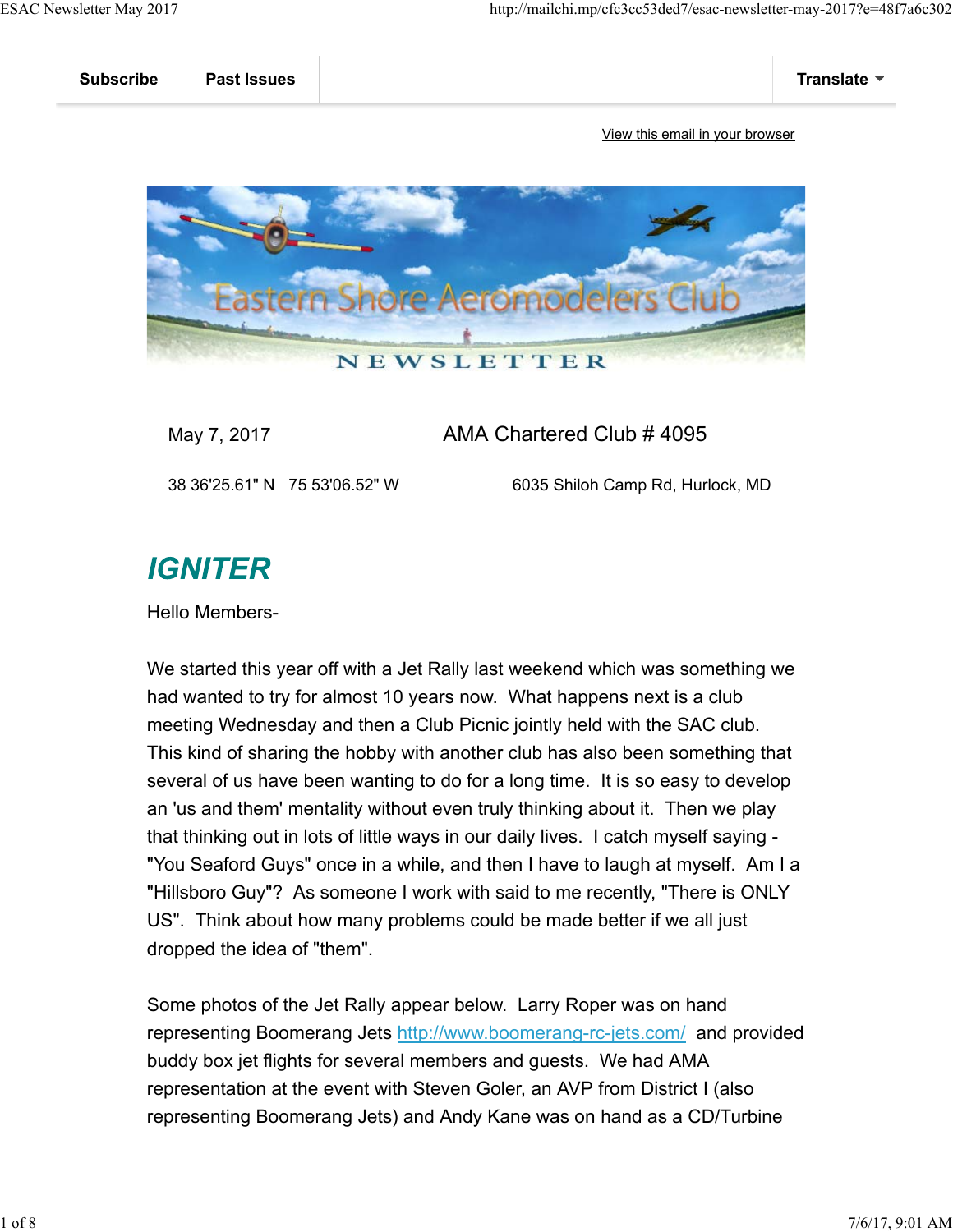at the event. AMA Rules require a rigorous practice process for new pilots culminating in a witnessed solo flight where the pilot must demonstrate understanding of the special safety requirements of flying turbine powered aircraft as well as an understanding of how the systems work and importantly demonstrate control in flight. Congratulations Tom! Steven Goler flew his Quadcopter and captured some video: https://www.youtube.com /watch?v=v6tlS3cVBMs

Thanks to Dennis Blades for pulling the jet pilots in and coordinating everything and to the members who helped out or came to spectate.

See you at the field,

Jack

# Flyer for the upcoming Joint SAC / ESAC **Club Picnic Scale Fun Fly.**

Date: May 13 (rain date May 20) Time: 9am until ?

We have the ESAC/SAC club picnic next Saturday ( rain date the following Saturday) including potluck food and club provided food, scale judging by the spectators of aircraft flown with prizes, and a silent auction. A flyer was included in last month's newsletter and the Schedule and Silent Auction hints is provided here for those interested. Do come join us next Saturday, bring family and friends, some food to share and some planes to fly. Should be a great time!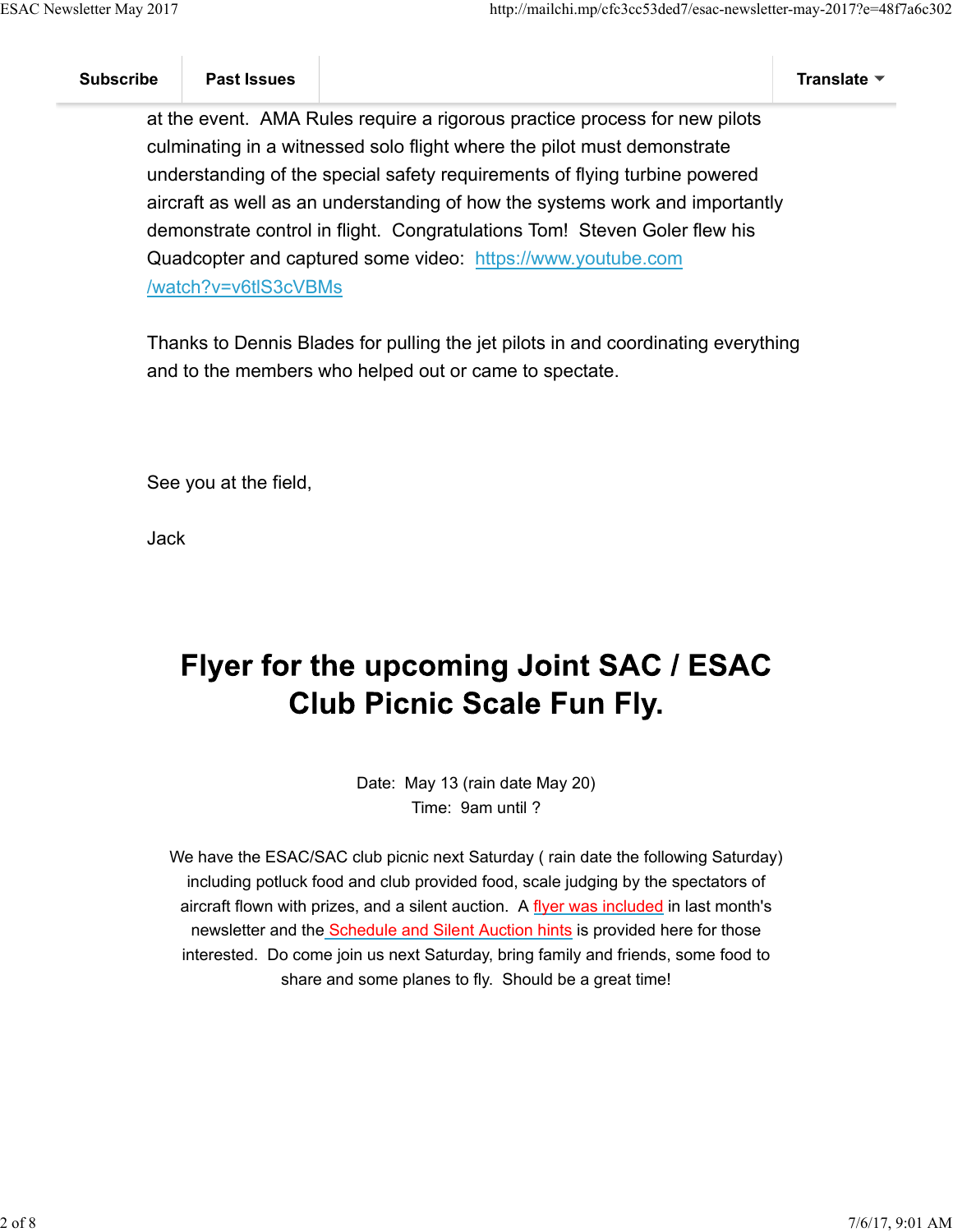



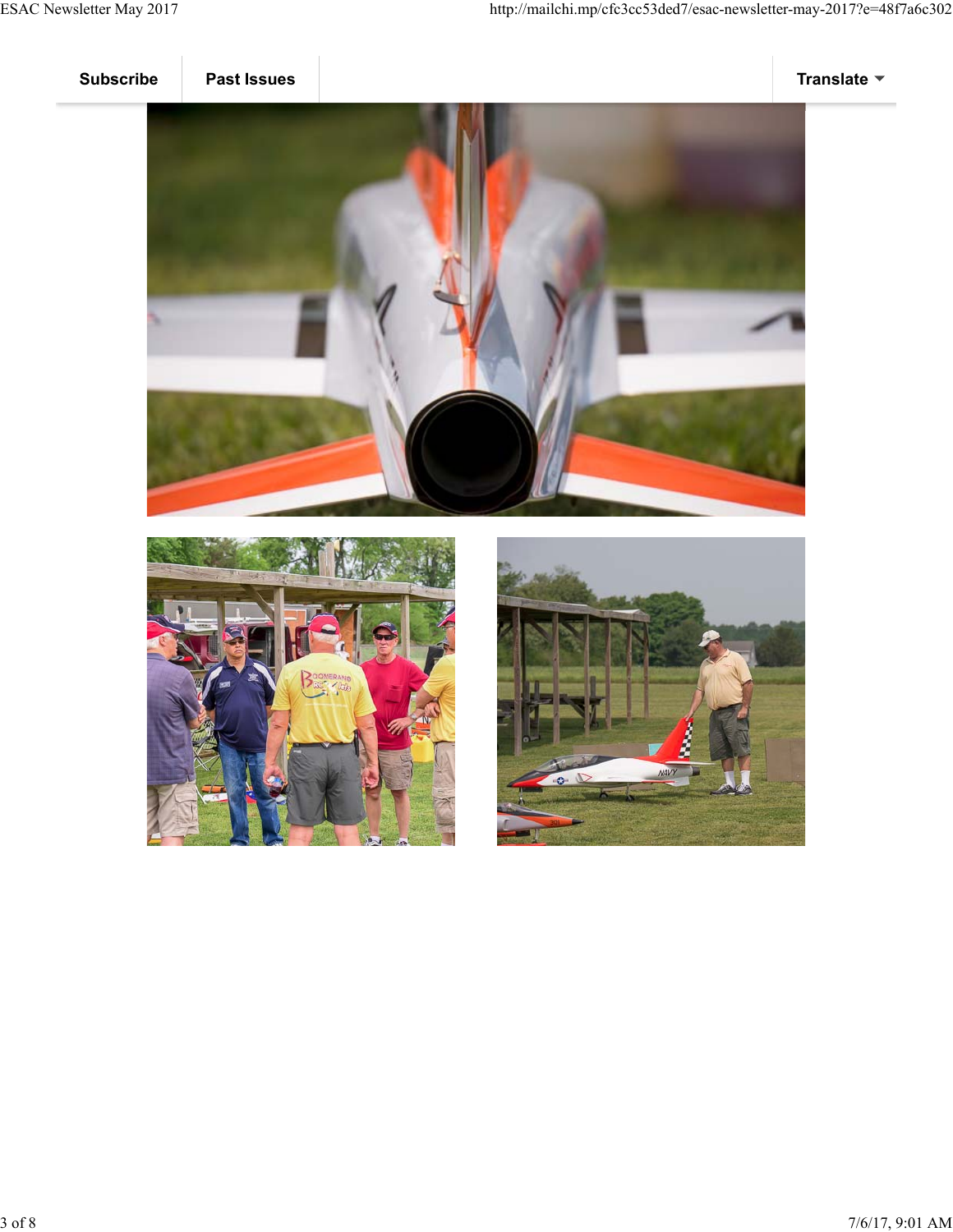









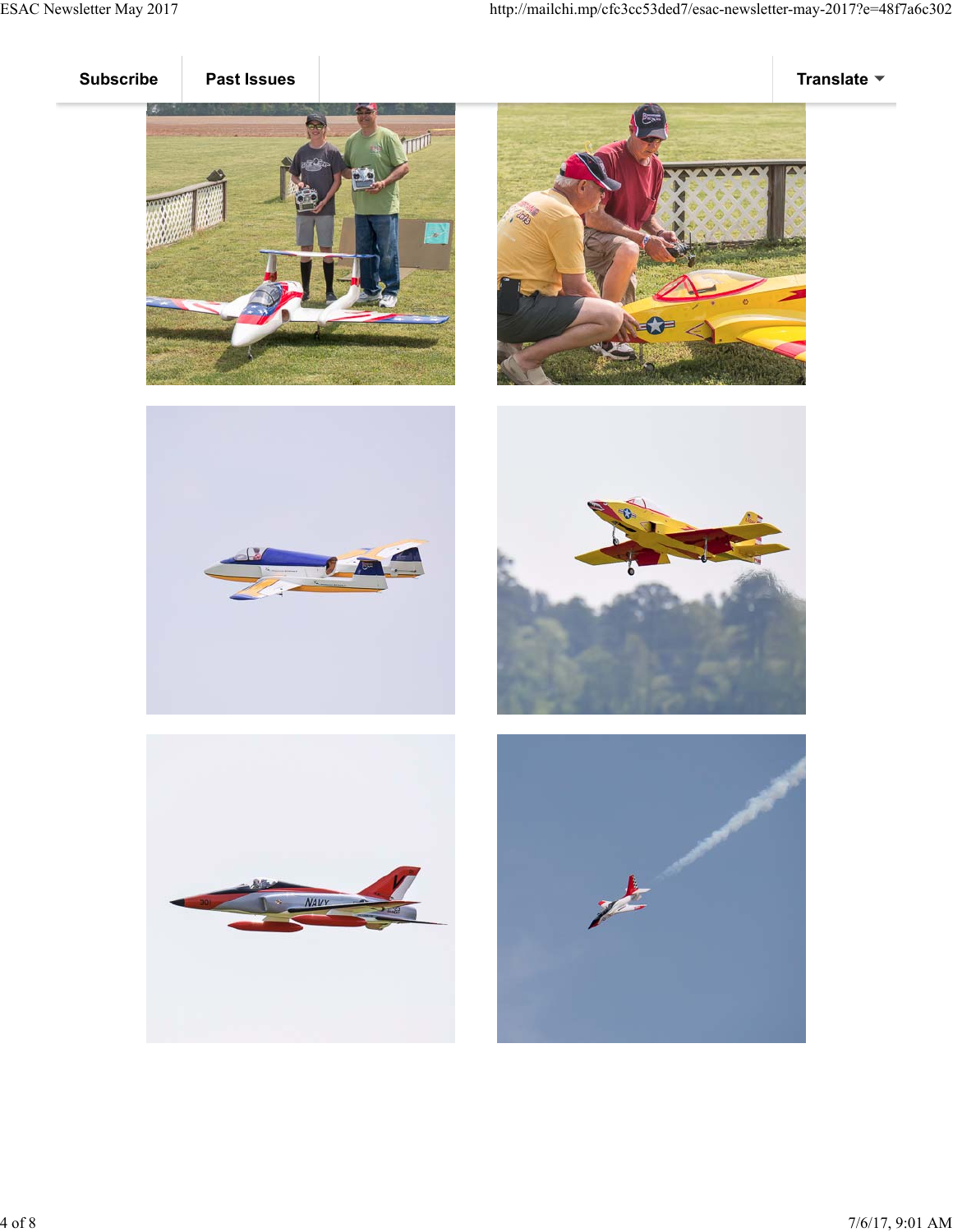









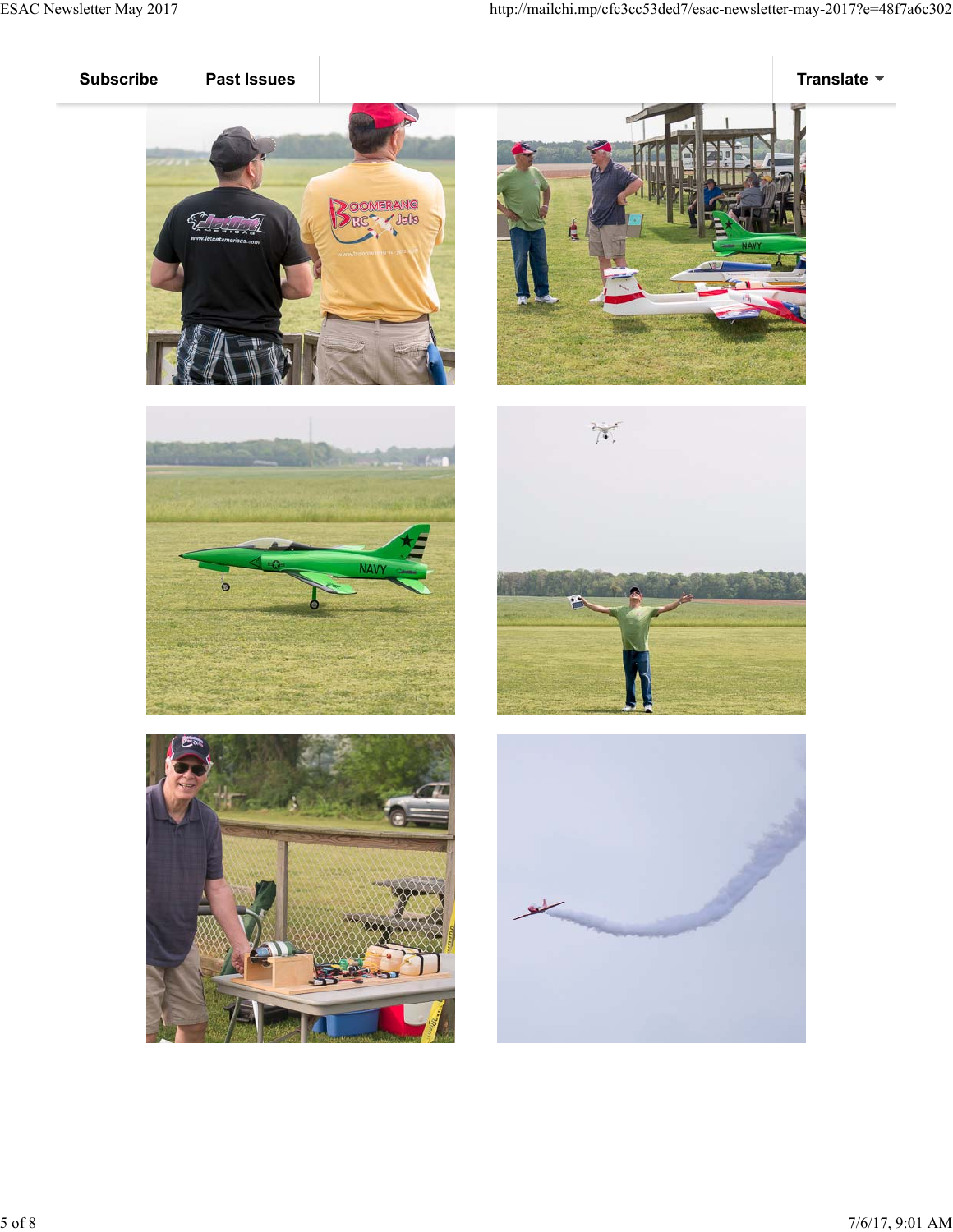

### A Meeting was called to order on ...

April 12, 2017 at the Train Station at 7pm. The Treasurer reported \$3,240.13 in savings and \$1,373.01 in checking with 42 paid up members.

New members were welcomed, and the final assignments were checked for the upcoming Jet Rally: Jack R will mow, Jack U will get ice and bring sodas and paper products as well as replace the flag, Matt will bring coffee/pot/ and generator, Dennis to supply some baked beans, Mike to back up the club fire extinguisher with his, and Jim will have club food ready by noon. Invited pilots eat free.

Jim received approval to purchase 10/12 new vinyl chairs and 2 new picnic tables to replace those we have breaking down after years of regular use.

The club insurance certificate was presented for member inspection.

There being no further business, the meeting was called to a close at 7:35pm.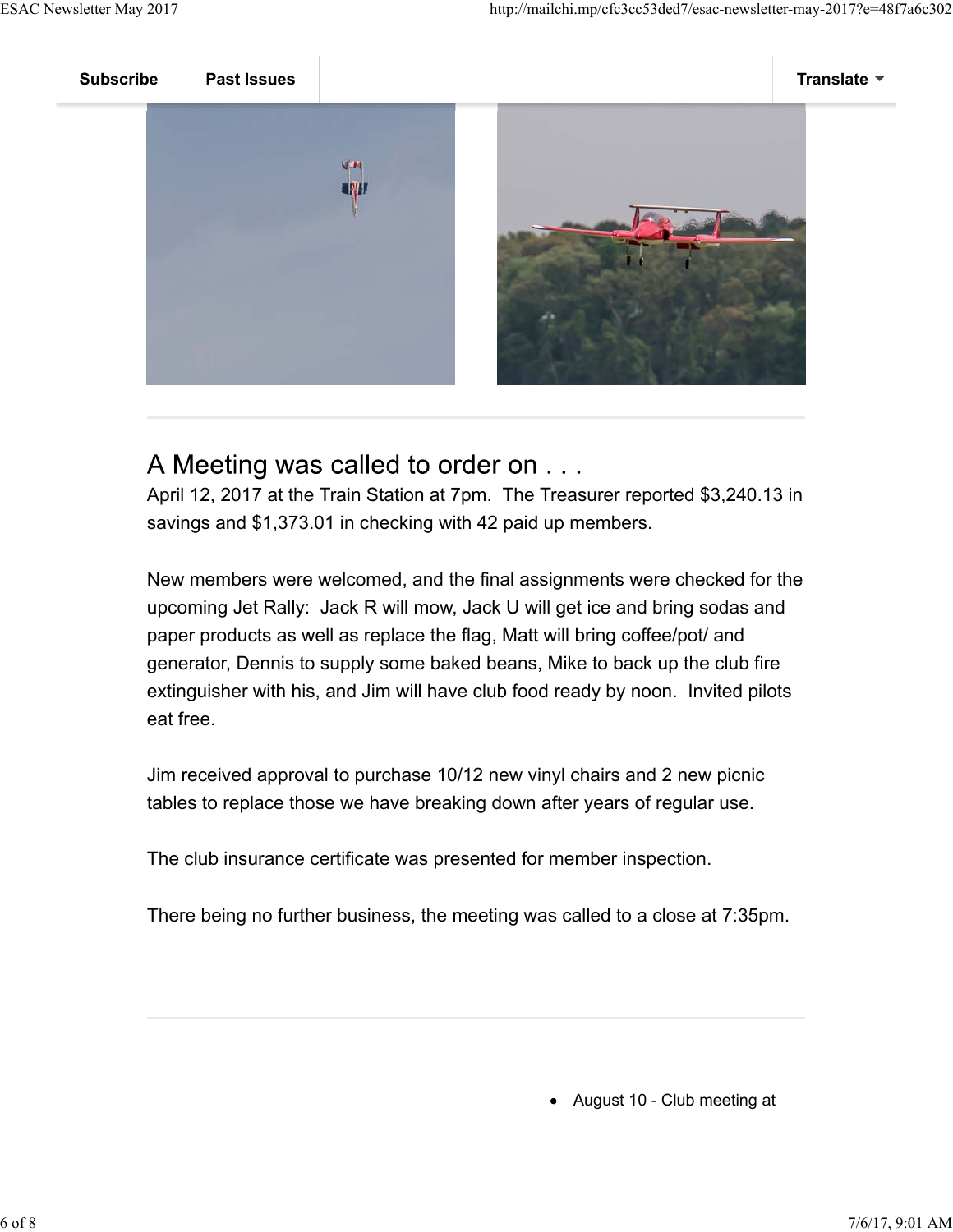May 10 - Club meeting  $\bullet$ FIELD 7pm

- May 13 -- Club Picnic with SAC -- Scale Fun Fly
- May 20 -- Club Picnic RAIN DATE
- June 14 Club meeting at the FIELD 7pm
- June 17-18 -- IMAC **Competition**
- June 25 Fun Fly & Auction SAC
- July 12 Club meeting at the Field 7pm

the Field 7pm

- August 12-13- Jim Coll Stunt **Contest**
- August 19-20 IMAC **Competition**
- September 10 Annual Fish Fry -- SAC (Rain date Sept 17)
- September 13 Club meeting at the Field 7pm
- October 11 Club meeting at the Train Station 7pm
- November 8 Club meeting at the Train Station 7pm
- December 13 Christmas Party Meeting 7pm — at the train station

**Happy Birthday to You . . .**

No May birthdays on file.



**Hobby Stop**

**Hobby Shops**

22762 Sussex Hwy Seaford, DE 302-629-3944

**Support Our Local**

**Hobby Town of Easton** 106 Marlboro Ave Easton, MD 410-822-7800

**Links**

AMA Website

AMA - District IV

Know Before You Fly

FAA- Pilot Registration

Renewal Membership Form